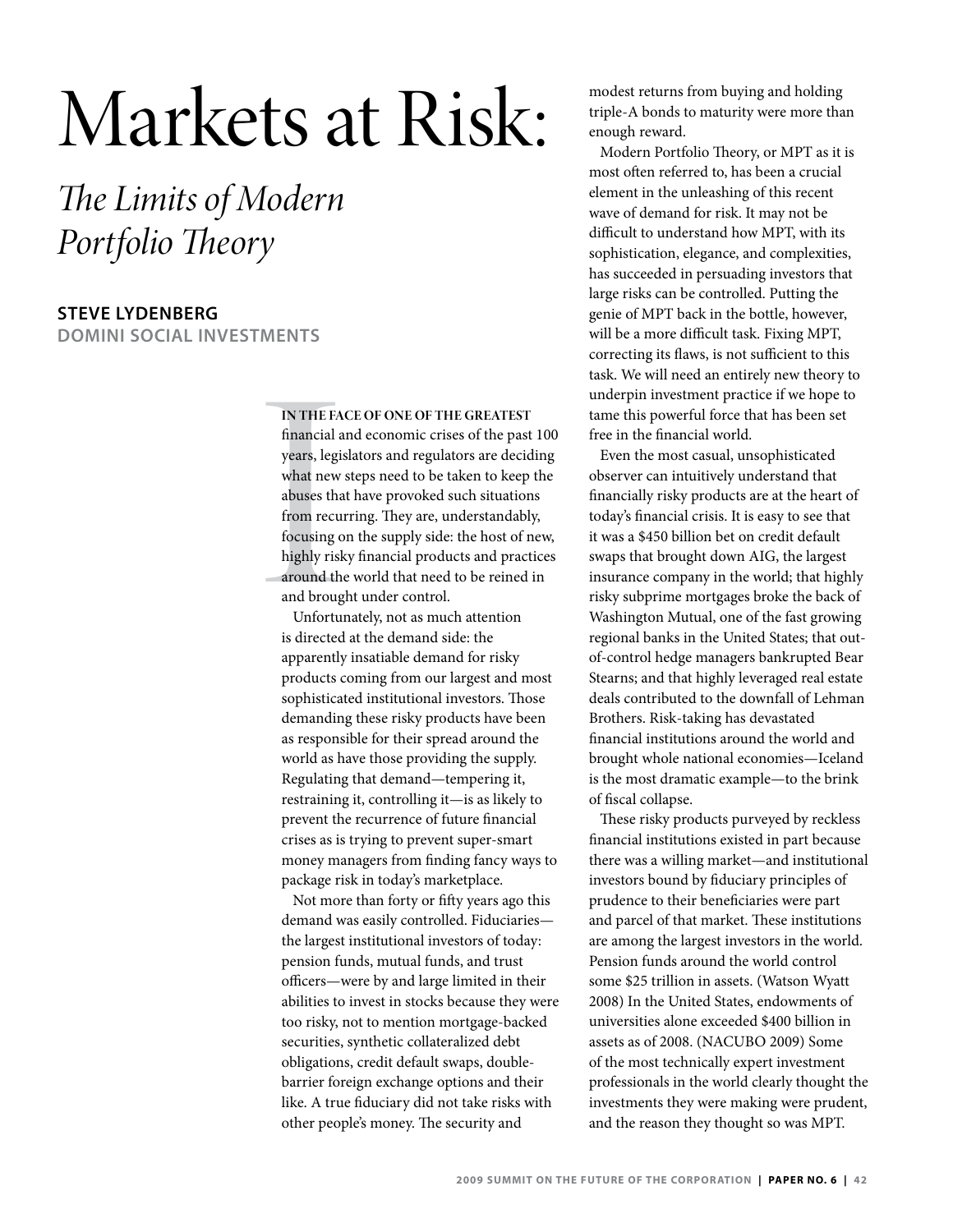To understand the front-page headlines about today's financial crises we must step behind the scenes to understand some of those fundamental precepts of MPT that have been so influential. Although a full exposition of MPT—its origins, its primary elements, and the debates about its various hypotheses—is not attempted here, the following highlights a number of its most important contentions and theories and examines their implications for investment practices today.

# **Origins of Modern Portfolio Theory**

The progenitors of MPT were academics who, starting in the 1950s, set out to solve a relatively simple problem: how to justify investing in risky stocks. In the late 19<sup>th</sup> and early 20<sup>th</sup> centuries, stocks were an unregulated, highly risky, speculative investment prone to boom and bust—and consequently were off limits to prudent investors. The risks of investing in stocks were made painfully clear during the crash of 1929 when the stock market lost almost 90% of its value over three years.

Initial attempts to legitimize investing in the stock market were made during the depths of the Great Depression. Among the most important were increased transparency and government regulation. The Securities and Exchange Commission was created in 1933 and 1934 and directed to oversee the stock markets. Companies were, for the first time, required to disclose audited financial statements. Also in 1934, Benjamin Graham and David Dodd published their still popular classic *Securities Analysis: Principles and Techniques,* which laid out convincingly principles for purchasing stocks at reasonable prices. (Mitchell forthcoming)

This combination of regulatory initiatives and academic advice helped legitimize investing in stocks, but essentially wasn't sufficient to justify fiduciaries taking the plunge into the equities markets because it provided no *theoretical* reason why stocks should be viewed as safe.

It wasn't until the mid-1950s, when the stock market once again reached its 1929 highs, that academics tackled the task of

developing a *theoretical* rationale for the "prudent man" to invest in stocks. MPT provided that theoretical framework. (Bernstein 2005) It demonstrated that the risks inherent in investing in stocks could be measured and controlled at a portfolio level during normal market conditions.

The origins of MPT can be traced to the seminal work of Harry Markowitz. In a 1952 article in the *Journal of Finance*, Markowitz pioneered the concept of controlling risk at a portfolio level through diversification. Markowitz's work was revolutionary because it viewed risk as a portfolio problem, not a problem in individual security selection. Investing in countercyclical stocks was the key to controlling risk. If companies involved in home repair thrive when those that build new houses struggle, then a portfolio of the stocks of both companies will be less risky than investments in either company alone. Investing in one risky stock might be unwise, but investing in two risky stocks—each risky in its own way—can be prudent. (Markowitz 1952, 1959)

Increasing the opportunities to invest in risky securities is crucial to investment managers today because the greater the risks the greater the potential rewards. By diversifying risk throughout a portfolio, managers can achieve greater portfolio returns without taking greater overall portfolio risks. Diversification techniques are what Peter Bernstein calls "the closest thing to a free lunch" that there is in investing. (Bernstein 2005)

In the 1960s Eugene Fama, Sidney Alexander, and others developed a second mainstay of MPT: the efficient market hypothesis. In its various forms this hypothesis asserts that the stock market essentially reflects all available information at any given time. This implies that stocks are appropriately—or "efficiently"—priced. In addition, this theory implies that a money manager cannot beat the market—at least not all the time—because the market knows more and is "smarter" than any one individual. (Fama 1970)

A crucial variation on this theme was necessary as well to account for the fact that markets bounce around irrationally day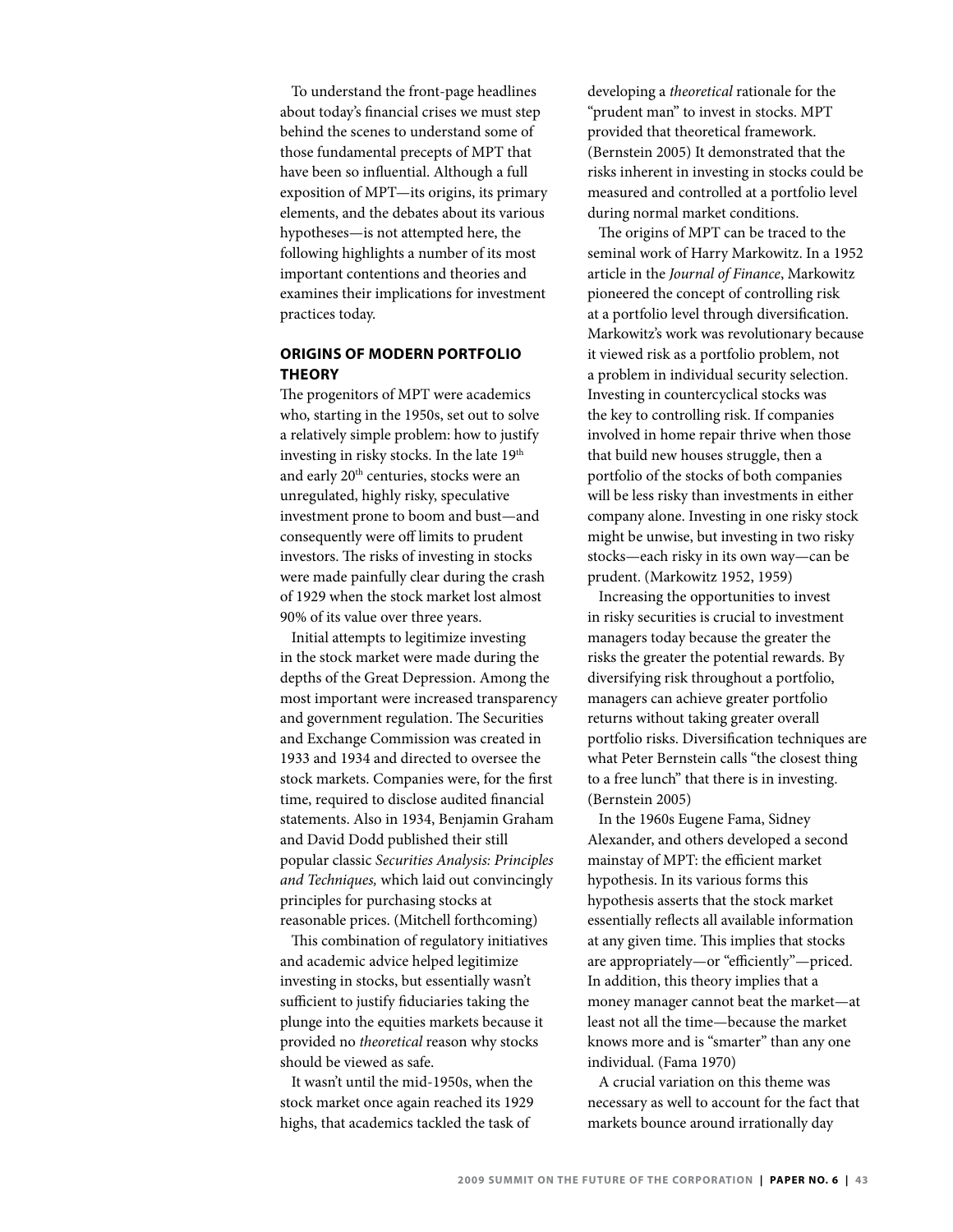to day. MPT concedes that stocks can be temporarily mispriced. These momentary lapses in the otherwise efficient markets give better-informed investors an opportunity to take advantage of temporary market anomalies and, brief as these anomalies might be, to buy or sell stocks before they revert to their true mean.

Simultaneously, William Sharpe, James Tobin and others were developing the Capital Asset Pricing Model, which provides a means of measuring expected returns on any given investment of a particular level of risk. This formula—and it is an algebraic formula allows investors to measure the success of their investments. That is to say, it allows them to assess whether they have achieved an appropriate level of return for the level of risk they have taken. (Sharpe 1970)

Crucial to this theory is the definition of risk as the volatility of a stock's returns relative to the market. A stock is risky if its price goes up or down more than the price of its peers. This simple, narrow definition has led to the creation of innumerable benchmarks that define the markets against which investment success can be measured. More important, once this definition of success is accepted, it leads to the logical conclusion that the duty—the fiduciary duty—of an investor is to "beat the market," that is, to achieve returns that are better than a benchmark given comparable levels of risk—or at least, to match the market's performance while minimizing expenses.

The final piece of the MPT theory was provided by Fischer Black and Myron Scholes when in 1973 they developed the formula—the Black-Scholes Model—to price options and other derivatives. This formula is crucial because it enabled investors to use derivatives in their portfolios for hedging and hedging is the simplest means to control risk. This model made risk control, if not necessarily child's play for mere mortals, at least child's play for the highly quantitative mathematicians and scientists hired by Wall Street to show institutional investors how risk can be controlled. Derivatives are viewed as so foolproof a method of controlling risk that they are often referred to as "insurance." (Black and Scholes 1973)

# **Modern Portfolio Theory in Practice**

Thus, all the elements of MPT were effectively in place by the mid-1970s, but it took some twenty years for its basic precepts to be widely disseminated and accepted among institutional investors. The conservative investor of the 1970s and 1980s, who had been told time and time again that one of the primary duties of a fiduciary was to avoid undue risk initially greeted MPT's brilliant academic proponents with doubt and skepticism. (Bernstein 2007)

The tide turned gradually in the 1980s and early 1990s, as the proponents of this theory received increasingly widespread recognition—many were eventually awarded a Nobel Prize in Economics<sup>1</sup>—and as the technology and practical tools for measuring and controlling risk in investment portfolios were developed. But it wasn't until the late 1990s that the floodgates truly opened and fiduciaries in charge of institutional investments embraced MPT wholesale.

Not only did MPT free fiduciaries to invest in blue-chip stocks formerly deemed excessively risky, but it has further led to the embrace of the even more risky stocks of small firms and in the stocks on the exchanges of emerging markets around the world. Other asset classes, whatever their apparent risk, have also become fair game. Private equity, hedge funds, real estate, commodities, currencies—virtually any investment for which there is a market—are now not only available to fiduciaries, but frequently promoted as a necessary investment if they are to keep up with their peers and "beat the market." Previously, the thought of investing in these asset classes was inconceivable—they were seen as reckless and imprudent—now they are a necessary tool for the sophisticated investor.

Once investors accept these four principles of MPT—1) that greater returns come from securities with greater risks; 2) that the risks of individual securities can be diversified away at the portfolio level; 3) that returns are most meaningfully measured against market benchmarks; and 4) that derivatives can be meaningfully priced—then fiduciaries are virtually forced to seek out risky products in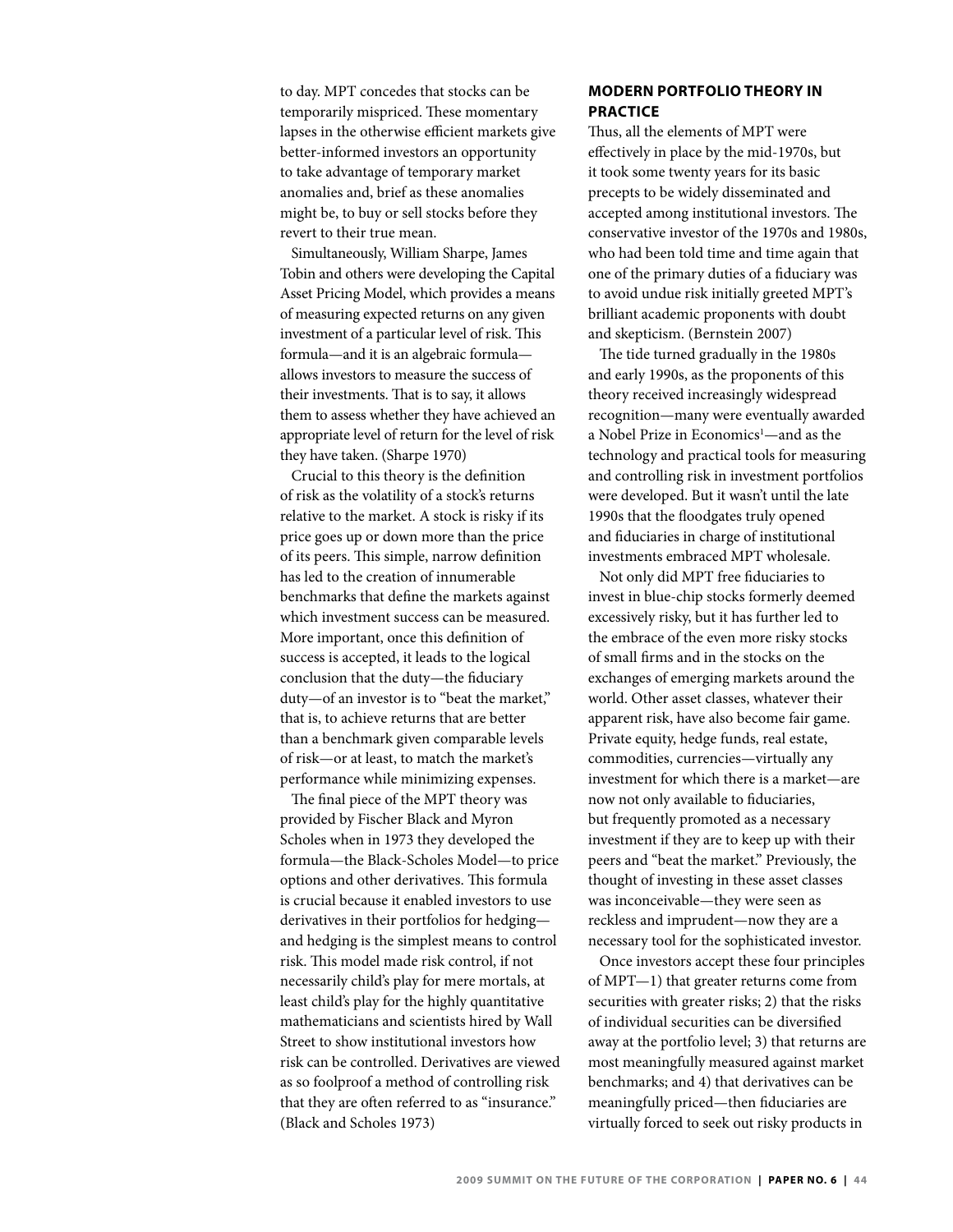order to maximize their returns relative to their peers. That is why MPT has changed the face of investment. That is why investing today inevitably and dramatically increases the demand for risky products in the financial markets.

# **Limitations of Modern Portfolio Theory**

Despite its current wide acceptance in the marketplace, MPT has severe limitations that are recognized by many mainstream investors. Here, for example, is what Gao Xiqing, president of the China Investment Corporation, one of the largest sovereign wealth funds in the world with some \$200 billion under management has to say about derivatives—one of the keystones of MPT. When James Fallows, interviewing him for *The Atlantic*, asked what he thought about these risky products, he answered:.

"If you look at every one of these [derivative] products, they make sense. But in aggregate, they are bullshit. They are crap. They serve to cheat people." (Fallows 2008)

This is a remarkably concise statement of three crucial and somewhat surprising points. First is the recognition that MPT when applied "locally"—that is, at the portfolio level (it is, after all, called Modern *Portfolio* Theory)—works. The second assertion, however, is counterintuitive: when the tools of MPT are widely used—that is to say, when these theories are put *systematically* into practice—they break down. Not only do these tools break down, but they can have a destructive impact on financial markets as a whole.

The third assertion is even more surprising. When Xiqing says derivatives "cheat" people, I believe he means that those who sell these products to institutional investors know full well that they don't work if everyone uses them. They are not quite Ponzi schemes. They are not outright fraud. They are not illegal. But at crucial times they are ineffective, unreliable, and ultimately dangerous.

 The assertion that the specifics of MPT when applied generally are dangerous can be put several different ways.

 The more investors control *portfolio* risks, the greater the *market* risks.

 The more investors control *financial* risks, the greater the *societal and environmental* risks.

 The more investors *hedge* their portfolio bets, the more likely markets are to *go bust.* The more *convinced* investors are that they can control risk, the easier they are to *con.*

While it may seem intuitively self-evident that the more risky products investors demand, the more risky financial markets will become, MPT's assertion that risk can be controlled cannot be casually dismissed. It is not by accident that MPT has become a fundamental and powerful principle of investment today. Its virtues must be fully appreciated and acknowledged before its weaknesses can be accurately analyzed.

MPT needs to be treated with respect not simply because many of its progenitors are Nobel Prize recipients—although that certainly commands respect— but because it has been so widely embraced by so many in powerful positions. Its virtues need to be understood not simply because it has contributed valuable insights to the art of investing, but because it has made many rich. Its weaknesses need to be carefully analyzed not simply because they are apparently inadequately recognized, but because it will take an alternative theory to replace this theory and reform current financial practices. Understanding where MPT is strong and where it is weak is the first step toward building a new theory.

Let's be clear. MPT is an elegant, highly sophisticated set of principles and practices that accomplishes exactly what it sets out to do—control risk at a portfolio level. It can identify and measure risk (defined most simply as volatility) within a portfolio. It can adjust the level of that risk up or down throughout portfolios through a variety of sophisticated techniques. It can compare risks taken to returns achieved and determine if the returns are appropriate to that level of risk. It can measure and compare the capabilities of different managers with different investment styles in achieving these risk-adjusted returns. What's more, it can apply these principles not just to stocks, but to virtually any asset class for which there is a developed market. In its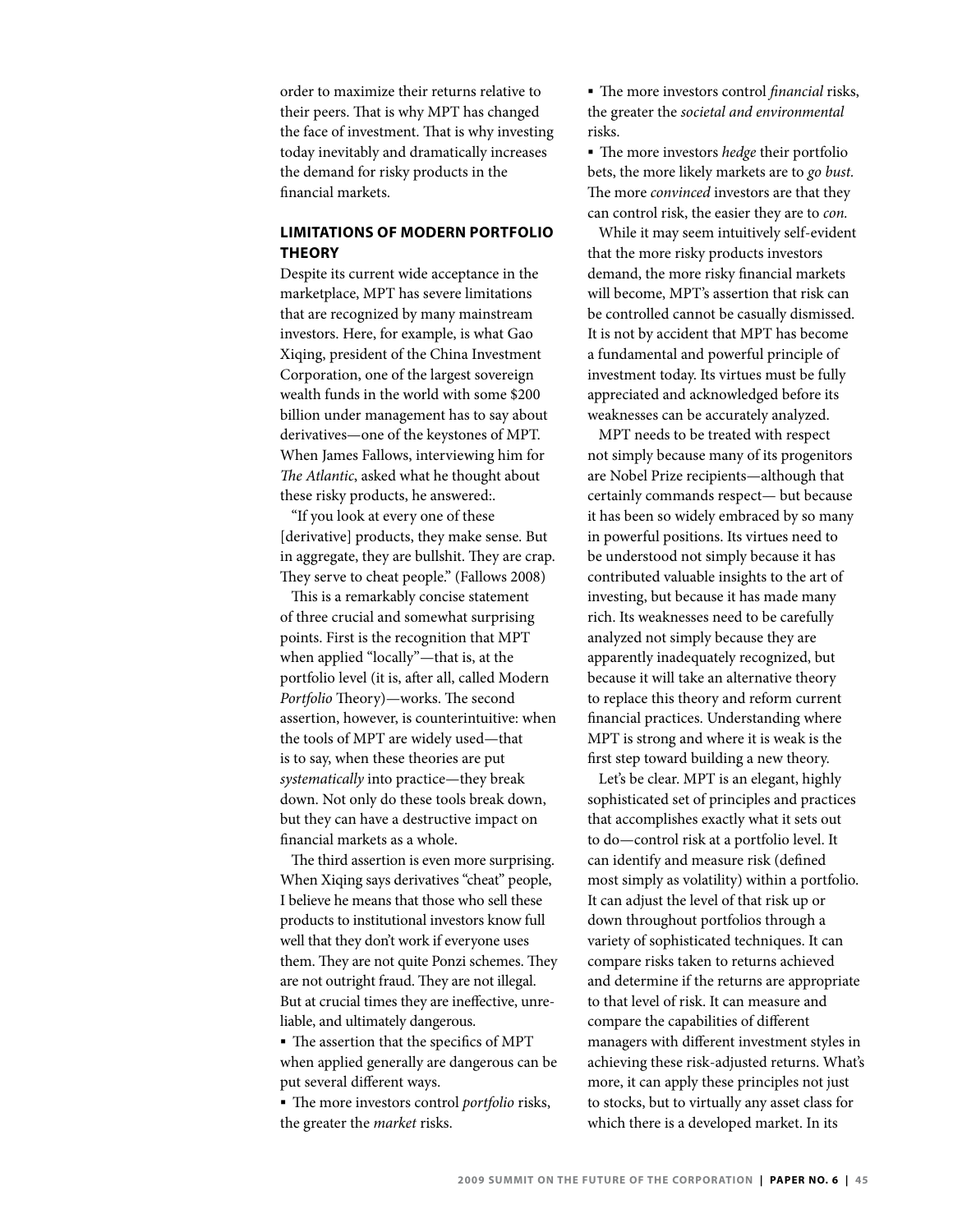own terms, within the limited boundaries it sets for itself, MPT is a wonderful and undeniable success.2

Controlling risk at a portfolio level allows investors to hold an increased number of risky securities. The importance of this concept cannot be overstated. It is the path that leads to greater portfolio returns without greater portfolio risks. It is a theory and a practice that sound too good to be true. And unfortunately, at a market level, that is precisely the case.

Within the context of the financial markets, two things happen when substantial numbers of investors put this theory into practice. The first is that, as the demand for risky products increases, the overall quantity of risky products in the marketplace increases. The dangers of this increase are obscured by the fact that the risk of each portfolio, when viewed individually, is apparently negligible. (In Gao Xiquin's words, "If you look at every one of these products, they make sense.")

At a portfolio level, risk can be diversified away by purchasing securities or asset classes with countercyclical risks; by securitizing and redistributing risky securities to others, as in the case of speculative mortgages or commercial real estate loans; or by hedging against risks through the purchases of derivatives. Hedging in particular is the most elegant and most immediately effective way to deal with risk. That is why the notional value of derivatives in the marketplace stood at \$683 trillion as of June 2008. (Bank for International Settlements 2008)

Risky products designed to control risk—and risky debt (or, as it is often referred to in the financial community, "leverage") used to multiply the returns from these risky products—now dominate the investment landscape. When they start to fail, they fail spectacularly—as the current financial crises that have brought the largest, most sophisticated financial institutions in the world to their knees amply demonstrate. ("But in the aggregate, they are bullshit. They are crap.")

A second limitation of MPT is that its definition of risk is purely financial—that is to say, purely related to the price volatility

of a security relative to a benchmark index. By limiting the definition of risk to price volatility, MPT ignores the possibility that investments can either pose social and environmental risks or, because reward is the flip side of the risk coin, that investments can create social and environmental benefits.

Addressing this limitation forces us to recognize that the act of investing—the allocation of assets to specific institutions for specific purposes—creates products and services that impact society. This may sound like a self-evident truth, but it is one that is ignored by MPT. When investors pour money into the fossil fuel industry because a skyrocketing price of oil makes these companies momentarily profitable, MPT is of great help in measuring their financial returns versus their financial risks, but its formulas are of no help when it comes to, for example, the risks of climate change. On the flip side—that of measuring rewards—when investors allocate dollars to microlending programs that enhance the abilities of large segments of the world's population who have not previously had access to financial services to take at least tentative steps out of poverty, MPT has no calculus for these benefits to society.

In addition, for every investment made there is not only a potential societal risk and reward, but there is an opportunity cost for which there is no place in MPT's equations. Every dollar invested in oil companies is a dollar not invested in alternative energy. Every decision to invest in the development of high-cost and high-margin drugs to treat the chronic ills of the developed world is a decision not to invest in cures for malaria, sleeping-sickness, tuberculosis, AIDS, and other scourges of the developing world, not to mention vaccines.

Furthermore, MPT's ignorance of the societal and environmental implications of investment decisions also short-circuits debates about government's role in the creation of public goods. By focusing the concept of investment narrowly on marketbased returns, MPT distracts attention from the contribution of investments provided through the governmental, quasigovernmental, and nonprofit sectors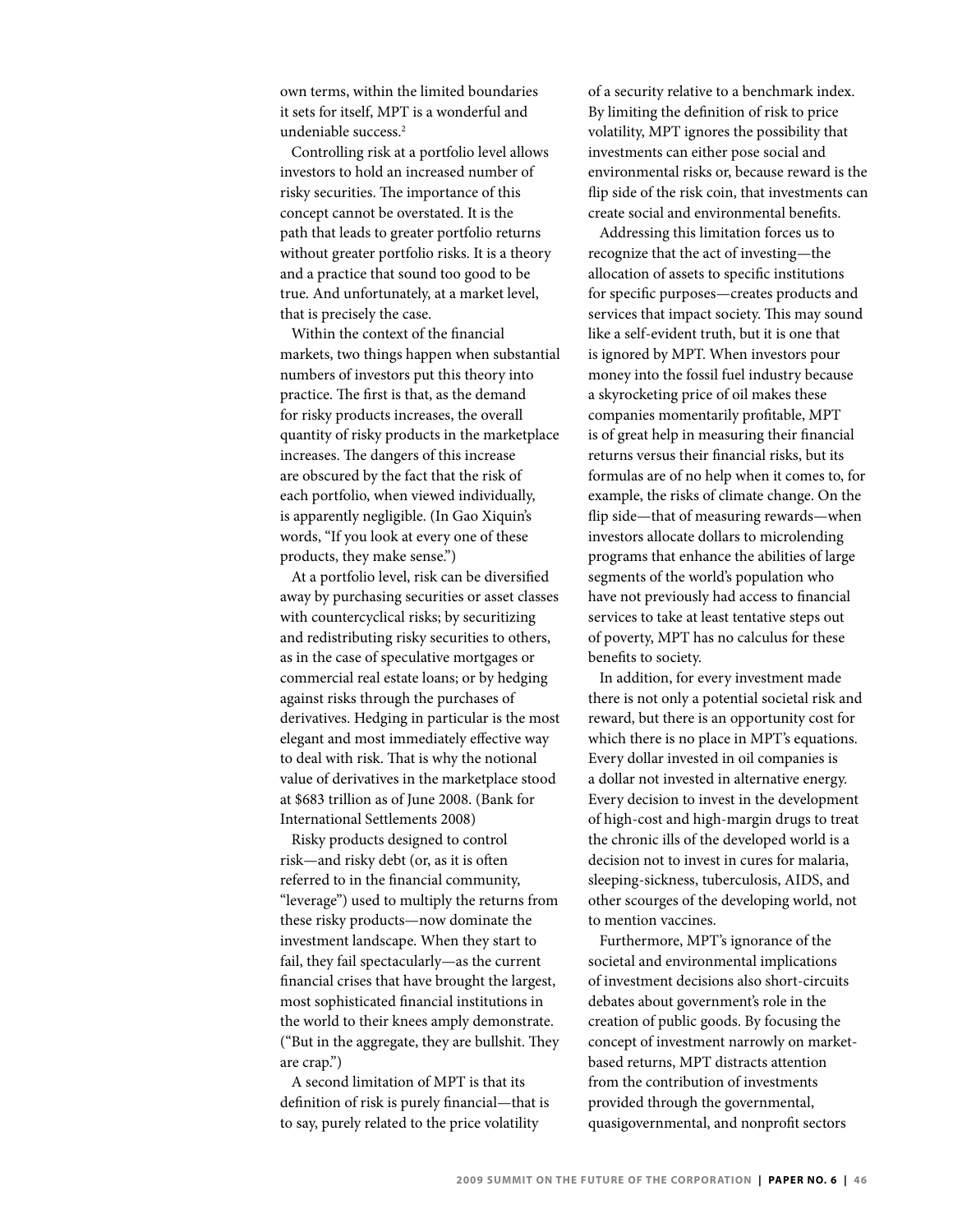in such areas as infrastructure, education, health care, housing, security, and other public goods. These goods are provided by non-market-based institutions precisely because the profit-motive is too shortsighted to allocate assets efficiently to these endeavors.

Put most simply—MPT fails to grapple with the complicated task of valuing the societal and environmental implications of investments, or even to give them the minimal respect of a passing glance.

The third weakness of MPT is that it fails to account for the possibility that markets may be in practice more dishonest and dangerous than they appear in theory. Nassim Nicholas Taleb, in his recent rant against current financial practices, tells a fictional tale about asking a professor what the odds of a coin that has been flipped 99 times and comes up heads each time would be of coming up heads again on the hundredth flip. The professor's answer is 50-50, because odds do not change simply because of chance variations. When he asks the same question to his street-wise friend Fat Tony, however, he gets a very different answer. Fat Tony would give you only a onein-a-hundred odds of heads coming up the next time. Why? Because "The coin is clearly rigged. It can't be a fair game." (Taleb 2007)

The point of this story is that, while many of the risk-control techniques that have been sold to the financial community as insurance are theoretically sound, they don't work when widely used. What's worse, they can actually increase the chances of systemic collapse. For example, a set of hedging techniques were developed by two academics from the University of California, and widely marketed to the financial community in the early 1980s as "portfolio insurance." By early 1987, some \$70 billion in assets were theoretically insured against market declines of theoretically predictable magnitude. However, during the precipitous stock market crash of October of that year, these insurance policies not only failed to protect investors against large losses, but even contributed to the size and speed of the crash. The more investors used this insurance technique, the greater the chance

it would fail in exceptional circumstances. (Bernstein 2005; Bookstaber 2007)

The same is true for other derivatives. For example, credit default swaps (CDSs) are often billed as a form of insurance. This esoteric product, developed within the past decade to help lenders control the riskiness of their loans, had become so popular that as of 2008 some \$65 billion in notional assets were so insured. Here's one example of how a CDS might work. A bank lending \$10 million to a major U.S. corporation can enter into a credit default swap with a hedge fund. The hedge fund agrees to pay the bank the \$10 million if the corporation defaults on this loan any time within the next five years. In consideration for this service, the bank pays an "insurance" premium to the hedge fund each year, nominal if the chances of the corporation defaulting are minimal, or greater if the corporation is in financial difficulty.

If I'm a speculative and profit-minded banker, however, I might decide to enter into two or three CDSs for this loan, instead of just the one. After all, if the corporation defaults I am now not only protected against a loss, but stand to make a tidy profit. In fact, the next time that corporation comes to me for a loan, I might be willing to make one that is more risky at a higher interest rate because, using CDSs, I can make more money whether the loan is paid off or not.

The problem with this scenario—which one might view as a win/win for both the corporate community and the bank (corporations have access to risky loans, the banks are protected against default)—is that as more and more investors take out CDSs on risky loans the less likely the hedge funds or other third parties are to be able to pay if these corporations actually default. (Sarra 2008)

Michael Lewis has said of the credit default swap, "Call it insurance if you like, but it's not insurance most people know. It's more like buying fire insurance on your neighbor's house, possibly for many times the value of that house—from a company that probably doesn't have any real ability to pay you if someone sets fire to the whole neighborhood." (Lewis and Einhorn 2009)

This is true of many hedging techniques in the financial world. They are sold as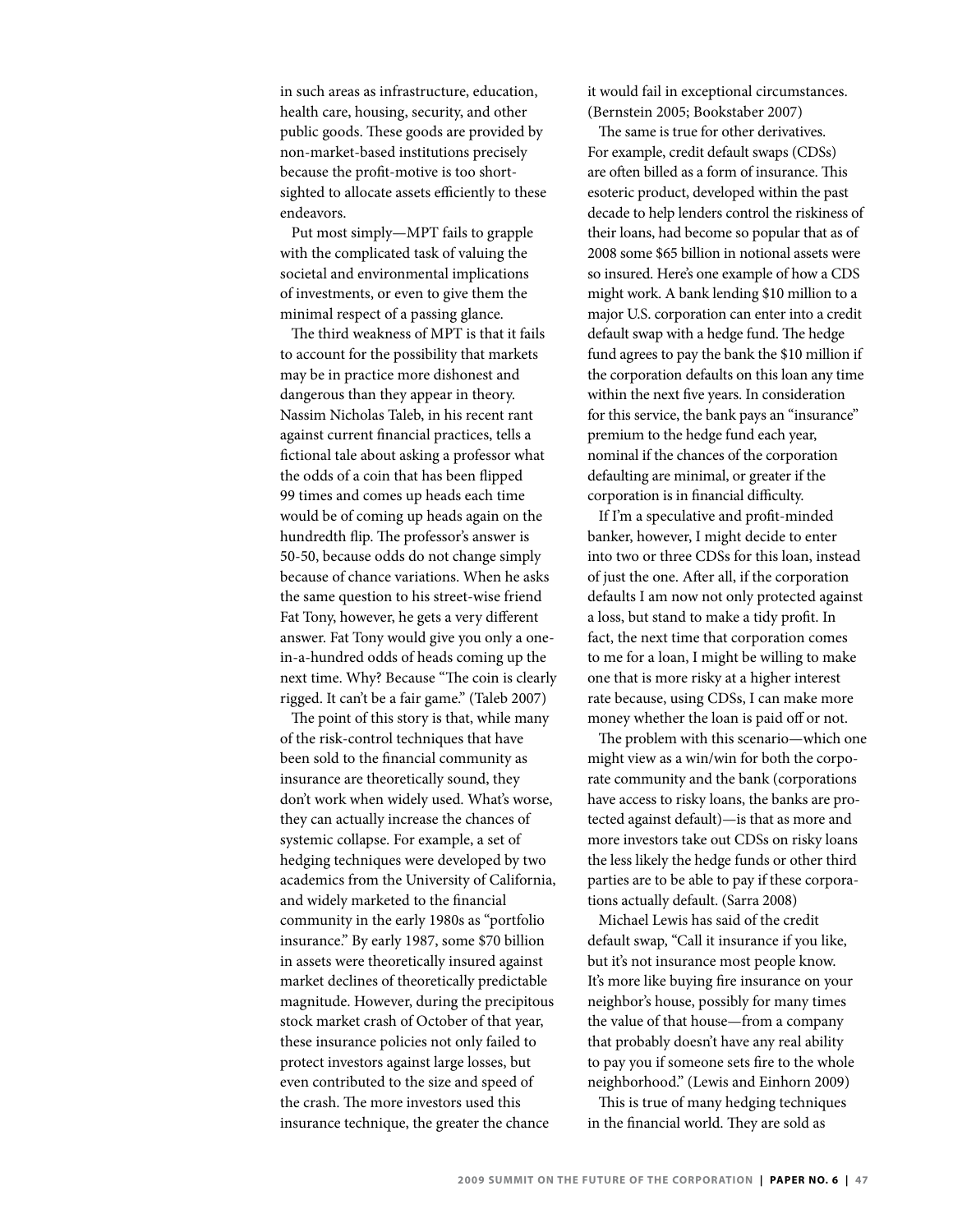insurance, but they are no such thing. They work only if limited numbers of investors use them. As more investors pile onto the risk control techniques that have been developed to implement MPT, the more likely they are not to work. This is why Gao Xiquin says they "cheat people."

### **It Takes an Alternative Theory**

MPT's assertions about risk control are in many senses too good to be true. It is this attractiveness—the promise of a free lunch that has made them so popular within the institutional investment community.

Investors always have a difficult time saying no to a good deal. Those that invested in an outright fraud, such as the Ponzi scheme run by Bernard Madoff, should have known better, should have done their due diligence more thoroughly, and should have seen that the promise of an unbroken series of positive returns could not be kept. The remedy for this kind of abuse is straightforward —as a fiduciary, do your job, don't be seduced by fraud.

The problem posed by a world of institutional investors exercising their fiduciary duties under the precepts of MPT is more complicated. MPT is progress in the sense that it works for some investors all the time, and all investors some of the time, but it doesn't work for all investors all the time—and it cannot. It cannot because it is the right answer to the wrong problem.

The question responsible investors should be asking themselves is not "How can risk be controlled at the portfolio level?" A better question for MPT to have addressed might have been "How can risk be controlled at the market level?" But even that question isn't the right one—because risk cannot be controlled. Risk and speculation are part of the investment process and they can no more be eliminated from it than death can be eliminated from life.

It is as if fiduciaries were persuaded to enter a casino by some smart people with promises of a system to beat the house. Their initial allocation of assets to slot machines and the roulette wheel paid off handsomely, but now everyone seems to be using the system and it is breaking down. The problem isn't that these investors need a better system or even a better casino. What they need is a better theory of what to do with their investment funds to begin with.

In order to develop a theory that will compete successfully with the allures of MPT, the definition of the goal of investing must be changed. As long as success in investing is defined as controlling risk and beating price-based benchmarks, risk-taking and speculation will become irresistible to investors at some point and the markets will again find a way to fill that demand.

A theory of investment that can stand up to MPT will, I believe, relate success in investing to the social and environmental purposes for which particular investment asset classes were created.

After all, banks were not created so that depositors could earn interest. They were created to help support family-owned businesses and local economies. The purpose of issuing bonds is not to help citizens make money, but to fund the creation of public goods by governments acting in the public interest. Stock markets didn't come into being so that investors could beat benchmarks, but to fund large-scale business enterprises providing useful products and profits for a community of stakeholders. A conception of success in investing solely as achieving better returns than those of your neighbor, no matter what the asset class in which you are investing, is limited, impoverished, and anemic.

An alternative to MPT and current financial practices needs to be built on a foundation of investments that maximize the societal goods they are best at creating. This necessitates understanding the risks involved—risks certainly cannot be ignored. More importantly, however, it involves understanding the specific needs that investments fill, the specific goods they create, and the specific rewards they bring to the society and environment in which we live.

Successful, effective investment is as much about particular rewards as it is about generalized returns. Understanding how investments relate to the asset classes through which they are made will promote a world of lesser risks—financial, societal,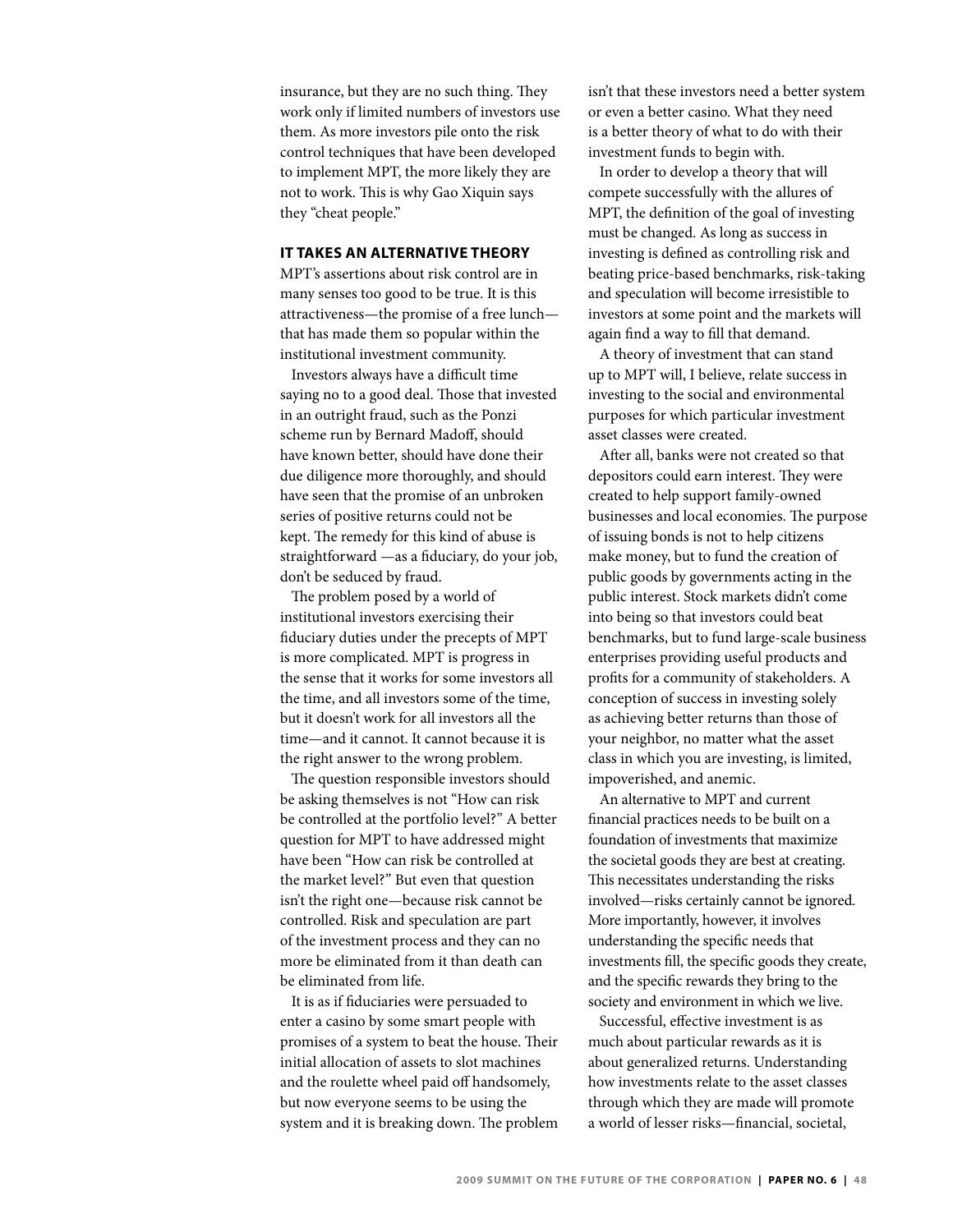and environmental—and greater long-term rewards. Defining the purpose of investment as achieving these ends is a short, quick road to creating the demand that will help stabilize financial markets and sustain longterm societal wealth.

The current economic crisis is a rare moment of opportunity to rethink the fundamental purpose of investing and to invent the tools that serve this purpose. The key to such rethinking is to define investment as a means to socially purposeful outcomes rather than a numbers game built on a societally inadequate theory.  $\blacksquare$ 

### **References**

Bank for International Settlements. June 2008. "Amounts Outstanding for Over-the-Counter Derivatives." Available at [http://](http://www.bis.org/statistics/otcder/dt1920a.pdf) [www.bis.org/statistics/otcder/dt1920a.pdf](http://www.bis.org/statistics/otcder/dt1920a.pdf). Last visited May 10, 2009.

Bernstein, Peter L. 2005. *Capital Ideas: The Improbable Origins of Modern Wall Street.*  Hoboken, New Jersey: John Wiley & Sons, Inc.

Bernstein, Peter L. 2007. *Capital Ideas Evolving* Hoboken, New Jersey: John Wiley & Sons, Inc.

Black, Fishcer and Myron Scholes. 1972. "The Valuation of Option Contracts and Corporate Liabilities," *Journal of Political Economy* Vol. 81: 637-654/.

Bookstaber, Richard. 2007. *A Demon of Our Own Devising: Markets, Hedge Funds, and the Perils of Modern Financial Innovation.*  Hoboken, New Jersey: John Wiley & Sons, Inc.

Fallows, James. 2008. "Be Nice to the Countries that Lend You Money," *The Atlantic,* December: 62-65.

Fama, Eugene F. 1970. "Efficient Capital Markets: A Review of Theory and Empirical Work," *Journal of Finance*: Vol. 25, No. 2: 383-417.

Graham, Benjamin and Dodd, D.L. 1934. *Security Analysis: Principles and Techniques.*  New York: McGraw Hill.

Lewis, Michael and Einhorn, D. 2009. "The End of the Financial World As We Know It," *New York Times* January 4:WK9. Markowitz, Harry M. 1952. "Portfolio Selection," *Journal of Finance* Vol. 7, No. 1:77-91.

Markowitz, Harry M. 1959. *Portfolio Selection: Efficient Diversification of Investment.* New Haven, Connecticut: Yale University Press.

Mitchell, Lawrence. Forthcoming. "The Morals of the Marketplace: A Cautionary Tale of Our Time." Forthcoming in *Stanford Law & Policy Review.*

NACUBO. 2009. "2008 NACUBO Endowment Study." Available at [http://](http://www.nacubo.org/Research/NACUBO_Endowment_Study.html) [www.nacubo.org/Research/NACUBO\\_](http://www.nacubo.org/Research/NACUBO_Endowment_Study.html) [Endowment\\_Study.html.](http://www.nacubo.org/Research/NACUBO_Endowment_Study.html) Last visited May 10, 2009.

Sarra, Janis. 2008. "Credit Derivatives, Market Design Creating Fairness and Sustainability." Available on the Social Sciences Research Network at [http://](http://papers.ssrn.com/sol3/papers.cfm?abstract_id=1399630) [papers.ssrn.com/sol3/papers.cfm?abstract\\_](http://papers.ssrn.com/sol3/papers.cfm?abstract_id=1399630) [id=1399630.](http://papers.ssrn.com/sol3/papers.cfm?abstract_id=1399630) Last visited May 10, 2009.

Sharpe, William F. 1970. *Portfolio Theory and Capital Markets.* New York: McGraw-Hill.

Taleb, Nassim Nicholas. 2007. *The Black Swan: The Impact of the Highly Improbable.*  New York: Random House.

Watson Wyatt. 2008. "Global Pension Fund Assets Rise and Fall." Press Release, January 31. Available at [http://www.watsonwyatt.](http://www.watsonwyatt.com/news/press.asp?ID=18579) [com/news/press.asp?ID=18579.](http://www.watsonwyatt.com/news/press.asp?ID=18579) Last visited May 10, 2009.

### **ENDNOTES**

1 What is frequently referred to as the Nobel Prize in Economics is technically the Sveriges Riksbank Prize in Economic Sciences in Memory of Alfred Nobel, which has been awarded annually since 1968 by the Swedish national bank. The Nobel Prizes for achievements in physics, chemistry, medicine, literature and for peace have been awarded by the Nobel Foundation since 1901.

2 MPT has also succeeded in converting investing from an art into a science, in the sense that investing